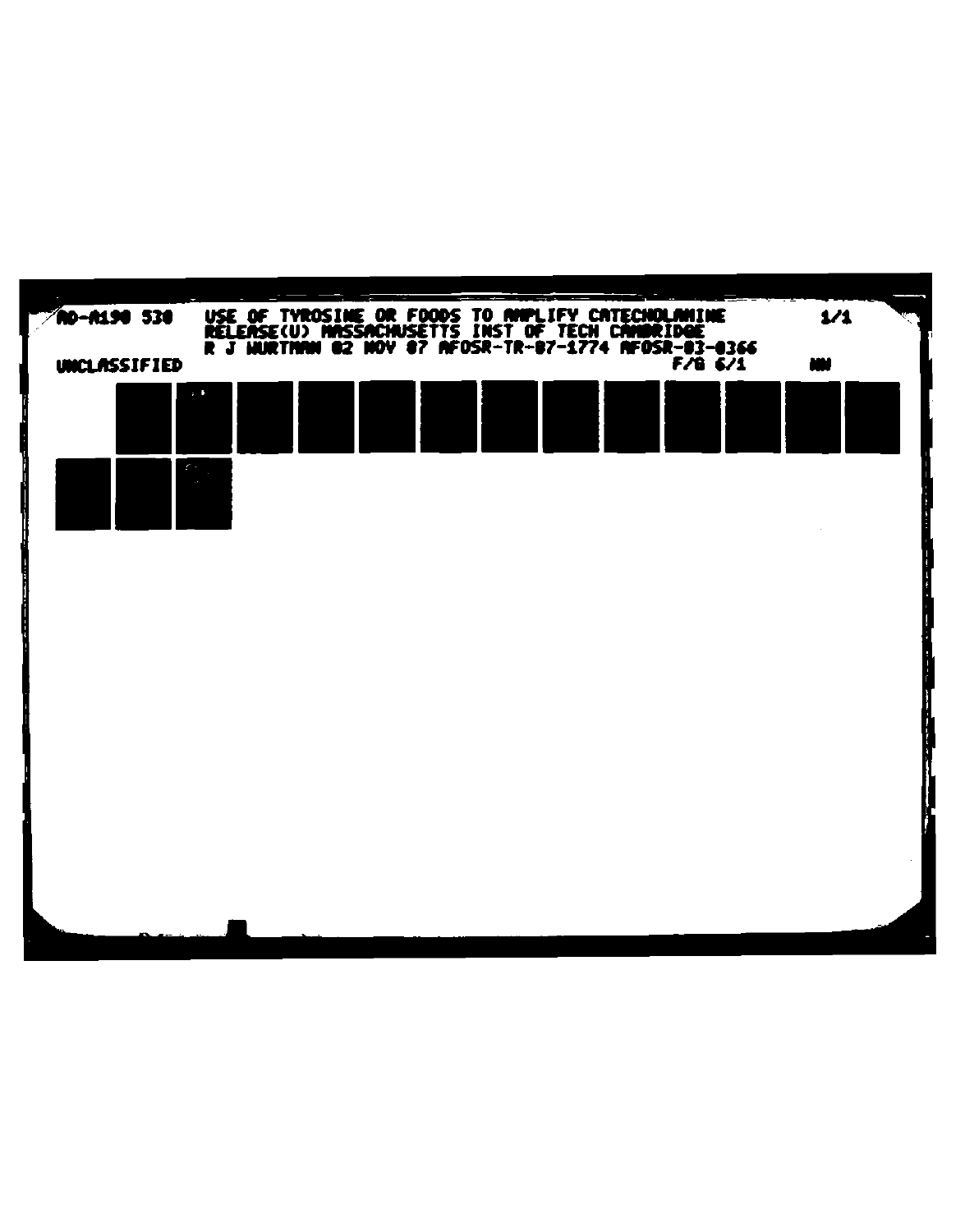

i.

**REER** 

333

333 333333

**MARKANANANA**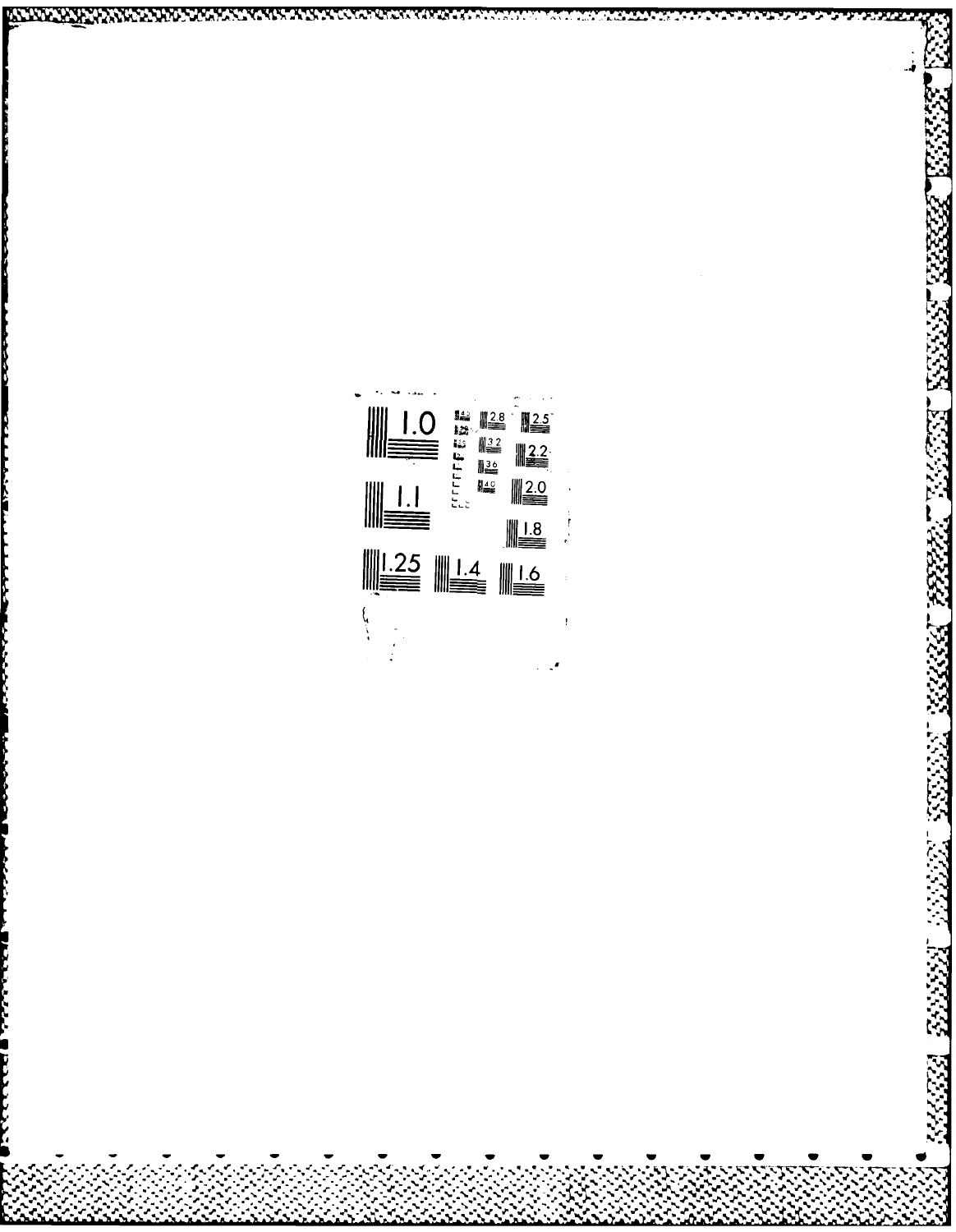| <b>INCLASSIFIED</b><br>550 JAIFY CLASSIFCATION OF THIS PAGE                                                                                                                                                                                                                                                                                                                                                                                                                                                                                                                                                                                                                                                                                                                                                                                                                                                                                                                                                                                                                                                                                                                                                                                            | REPORT DOCUMENTATION PAGE                                                          |                              |                                                                                  |                    | <b>The Physic</b><br>大江市  |
|--------------------------------------------------------------------------------------------------------------------------------------------------------------------------------------------------------------------------------------------------------------------------------------------------------------------------------------------------------------------------------------------------------------------------------------------------------------------------------------------------------------------------------------------------------------------------------------------------------------------------------------------------------------------------------------------------------------------------------------------------------------------------------------------------------------------------------------------------------------------------------------------------------------------------------------------------------------------------------------------------------------------------------------------------------------------------------------------------------------------------------------------------------------------------------------------------------------------------------------------------------|------------------------------------------------------------------------------------|------------------------------|----------------------------------------------------------------------------------|--------------------|---------------------------|
| AD-A190 530                                                                                                                                                                                                                                                                                                                                                                                                                                                                                                                                                                                                                                                                                                                                                                                                                                                                                                                                                                                                                                                                                                                                                                                                                                            |                                                                                    | 16 RESTRICTIVE MARKINGS      |                                                                                  |                    |                           |
|                                                                                                                                                                                                                                                                                                                                                                                                                                                                                                                                                                                                                                                                                                                                                                                                                                                                                                                                                                                                                                                                                                                                                                                                                                                        |                                                                                    |                              | 3 DISTRIBUTION / AVAILABILITY OF REPORT                                          |                    |                           |
| 2b DECLASSIFICATION / DOWNGRAM                                                                                                                                                                                                                                                                                                                                                                                                                                                                                                                                                                                                                                                                                                                                                                                                                                                                                                                                                                                                                                                                                                                                                                                                                         | $k^{\star}$ JAN 1 9 1988                                                           | unlimited.                   | Approved for public release; distribution                                        |                    |                           |
| 4 PERFORMING ORGANIZATION RESORTINGER(S)                                                                                                                                                                                                                                                                                                                                                                                                                                                                                                                                                                                                                                                                                                                                                                                                                                                                                                                                                                                                                                                                                                                                                                                                               |                                                                                    |                              | 5 MONITORING ORGANIZATION REPORT NUMBER(S)                                       |                    |                           |
|                                                                                                                                                                                                                                                                                                                                                                                                                                                                                                                                                                                                                                                                                                                                                                                                                                                                                                                                                                                                                                                                                                                                                                                                                                                        | くざつ                                                                                |                              | $AFOSR - TR - 87 - 1774$                                                         |                    |                           |
| 64 NAME OF PERFORMING ORGANIZATION<br>Massachusetts Institute of<br>Technology                                                                                                                                                                                                                                                                                                                                                                                                                                                                                                                                                                                                                                                                                                                                                                                                                                                                                                                                                                                                                                                                                                                                                                         | 60 OFFICE SYMBOL<br>(If applicable)                                                |                              | 78 NAME OF MONITORING ORGANIZATION<br>Air Force Office of Scientific Research/NL |                    |                           |
| 6c. ADDRESS (City, State, and ZIP Code)                                                                                                                                                                                                                                                                                                                                                                                                                                                                                                                                                                                                                                                                                                                                                                                                                                                                                                                                                                                                                                                                                                                                                                                                                |                                                                                    |                              | 7b ADDRESS (City, State, and ZIP Code)                                           |                    |                           |
| 77 Massachusetts Ave.<br>Cambridge, MA 02139                                                                                                                                                                                                                                                                                                                                                                                                                                                                                                                                                                                                                                                                                                                                                                                                                                                                                                                                                                                                                                                                                                                                                                                                           |                                                                                    | Building 410                 | Bolling AFB, DC                                                                  | 20332-6448         |                           |
| <b>BA NAME OF FUNDING / SPONSORING</b><br><b>ORGANIZATION</b><br><b>AFOSR</b>                                                                                                                                                                                                                                                                                                                                                                                                                                                                                                                                                                                                                                                                                                                                                                                                                                                                                                                                                                                                                                                                                                                                                                          | <b>Bb OFFICE SYMBOL</b><br>(If appirable)<br>NL.                                   |                              | 9 PROCUREMENT INSTRUMENT IDENTIFICATION NUMBER<br>AFCSR-84-0366                  |                    |                           |
| Bc. ADDRESS (City, State, and ZIP Code)                                                                                                                                                                                                                                                                                                                                                                                                                                                                                                                                                                                                                                                                                                                                                                                                                                                                                                                                                                                                                                                                                                                                                                                                                |                                                                                    |                              | 10 SOURCE OF FUNDING NUMBERS                                                     |                    |                           |
| Building 410                                                                                                                                                                                                                                                                                                                                                                                                                                                                                                                                                                                                                                                                                                                                                                                                                                                                                                                                                                                                                                                                                                                                                                                                                                           |                                                                                    | PROGRAM<br><b>ELEMENT NO</b> | <b>PROJECT</b><br>NO.                                                            | <b>TASK</b><br>NO. | WORK UNIT<br>ACCESSION NO |
| Bolling AFB, DC<br>20332-6448                                                                                                                                                                                                                                                                                                                                                                                                                                                                                                                                                                                                                                                                                                                                                                                                                                                                                                                                                                                                                                                                                                                                                                                                                          |                                                                                    | 61102F                       | 2312                                                                             | A <sub>2</sub>     |                           |
| Wurtman, Richard, J.<br>13b TIME COVERED                                                                                                                                                                                                                                                                                                                                                                                                                                                                                                                                                                                                                                                                                                                                                                                                                                                                                                                                                                                                                                                                                                                                                                                                               |                                                                                    |                              |                                                                                  |                    | <b>IS PAGE COUNT</b>      |
|                                                                                                                                                                                                                                                                                                                                                                                                                                                                                                                                                                                                                                                                                                                                                                                                                                                                                                                                                                                                                                                                                                                                                                                                                                                        | 3b TIME COVERED 14 DATE OF REPORT (Year, Month, Day)                               |                              |                                                                                  |                    |                           |
| COSATI CODES                                                                                                                                                                                                                                                                                                                                                                                                                                                                                                                                                                                                                                                                                                                                                                                                                                                                                                                                                                                                                                                                                                                                                                                                                                           | 18. SUBJECT TERMS (Continue on reverse if necessary and identify by block number). |                              |                                                                                  |                    |                           |
| <b>FIELD</b><br><b>GROUP</b><br><b>SUB-GROUP</b>                                                                                                                                                                                                                                                                                                                                                                                                                                                                                                                                                                                                                                                                                                                                                                                                                                                                                                                                                                                                                                                                                                                                                                                                       |                                                                                    |                              |                                                                                  |                    |                           |
|                                                                                                                                                                                                                                                                                                                                                                                                                                                                                                                                                                                                                                                                                                                                                                                                                                                                                                                                                                                                                                                                                                                                                                                                                                                        |                                                                                    |                              |                                                                                  |                    |                           |
| This project examined the effects of supplemental tyrosine on catecholamine (CA) release and<br>on various behaviors and brain functions thought to be mediated by CAs. It included studies<br>on both human and experimental animals. The human studies focused on: a) development of a<br>paradigm to produce short-term psychological stress in humans and evaluation of a treatment--<br>administration of the A.A. tyrosine--that may mitigate some of the adverse behavioral and<br>cardiovascular consequences of such stress; b) establishment of a collaborative research<br>program with the USAF School of Aerospace Medicine to develop various nutritional and<br>psychopharmacologic strategies to enhance performance in stressful environments. The animal<br>studies focused on: a) developing a brain slice system in which tyrosine levels in the medium<br>could affect release; b) examining the ability of supplemental tyrosine to suppress the<br>neuro-chemical, behavioral and endocrine effects of experimental stress; c) determining<br>whether particular stress situations altered plasma amino acid levels so as to affect<br>tyrosine's availability to catecholaminergic neurons; d) determining whether tyrosine is |                                                                                    |                              |                                                                                  |                    |                           |
| ED UNCLASSIFIED/UNLIMITED ED SAME AS RPT                                                                                                                                                                                                                                                                                                                                                                                                                                                                                                                                                                                                                                                                                                                                                                                                                                                                                                                                                                                                                                                                                                                                                                                                               | ODTIC USERS                                                                        | UNCLASSIFIED                 | 21 ADSTRACT SECURITY CLASSIFICATION                                              |                    | (conti <b>nued)</b>       |
| 11 TITLE (include Security Classification)<br>Use of Tyrosine or Foods to Amplify Catecholamine Release (unclassified)<br>12 PERSONAL AUTHOR(S)<br>13a TYPE OF REPORT<br>Final Report<br>16 SUPPLEMENTARY NOTATION<br>17<br>19 ABSTRACT (Continue on reverse if necessary and identify by block number).<br>20 DISTRIBUTION / AVAILABILITY OF ABSTRACT<br>22a NAME OF RESPONSIBLE INDIVIDUAL<br>WILLIAM O. BERRY                                                                                                                                                                                                                                                                                                                                                                                                                                                                                                                                                                                                                                                                                                                                                                                                                                       |                                                                                    |                              | 22b TELEPHONE (Include Area Code) 22c OFFICE SYMBOL<br>$(202)$ 767-5021          | NL.                |                           |

.<br>Ta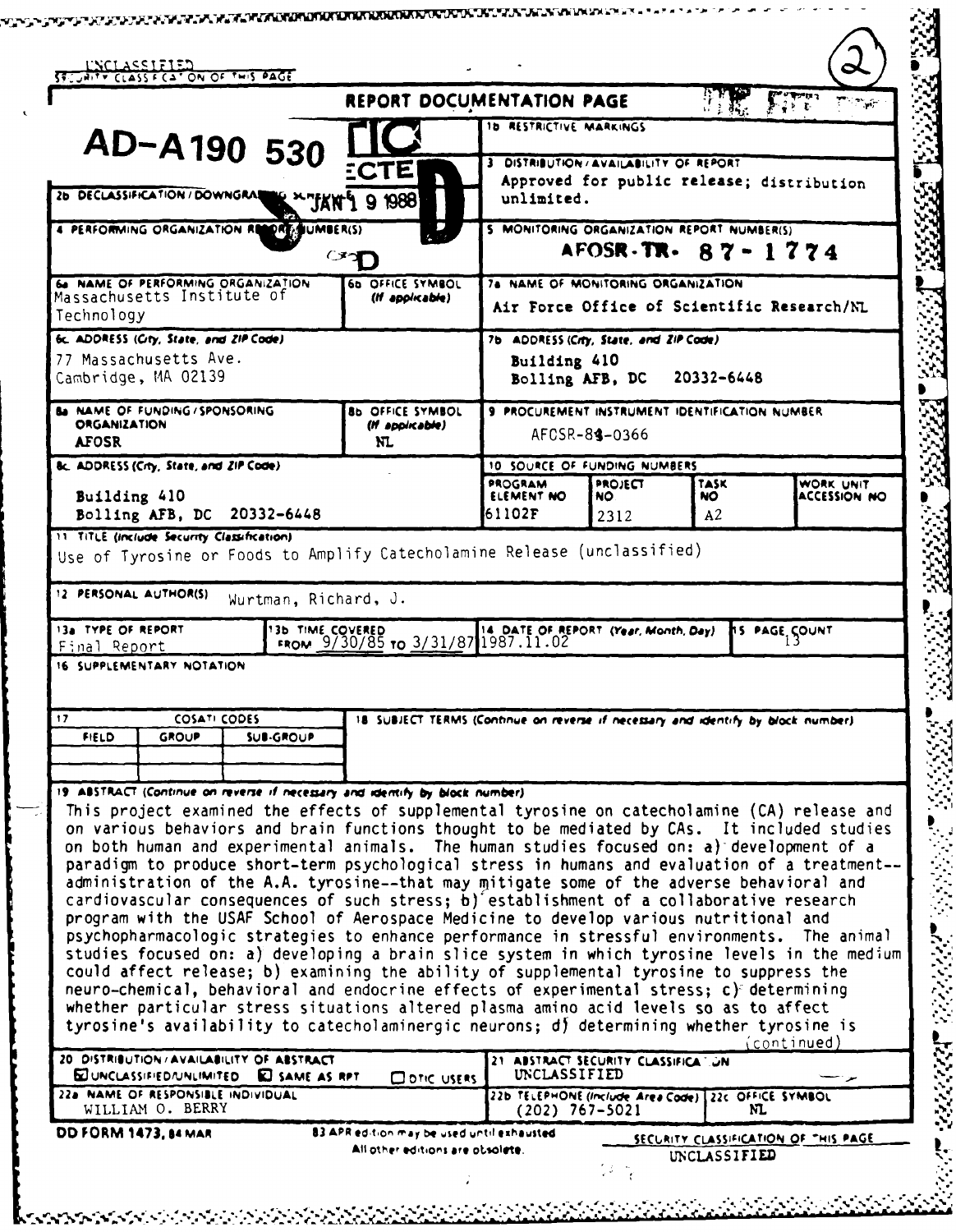**19.** (cont)

53333

**REAGENERS OF ACCESS OF ACTIVITY OF ACCESS** 

f toxic in doses that might be used to enhance CA release; e}<sup>2</sup> setting up an isolated perfused<br>retina experimental system in which tyrosine levels affect dopamine release from retinal amacrine cells; f) determining whether tyrosine-containing dipeptides constitute a useful source of circulating tyrosine.

<u>ی زرد در در ۱۲</u>

222222 122222

531 3222222

Ť

| Accesion For                                                                                    |                       |          |  |
|-------------------------------------------------------------------------------------------------|-----------------------|----------|--|
| NTIS CRASS<br>DTIC TAB<br>Unannoinneed<br>Justification.                                        |                       | Γļ<br>n) |  |
| $\mathcal{L}^{\mathcal{A}}$ , and $\mathcal{L}^{\mathcal{A}}$ , and $\mathcal{L}^{\mathcal{A}}$ |                       |          |  |
|                                                                                                 | 对 全国社会贸易              |          |  |
| $\overline{\mathbb{Z}}$ , $\overline{\mathbb{Z}}$                                               | 经非正规 医水杨酸<br>しんかん くちす |          |  |
|                                                                                                 |                       |          |  |

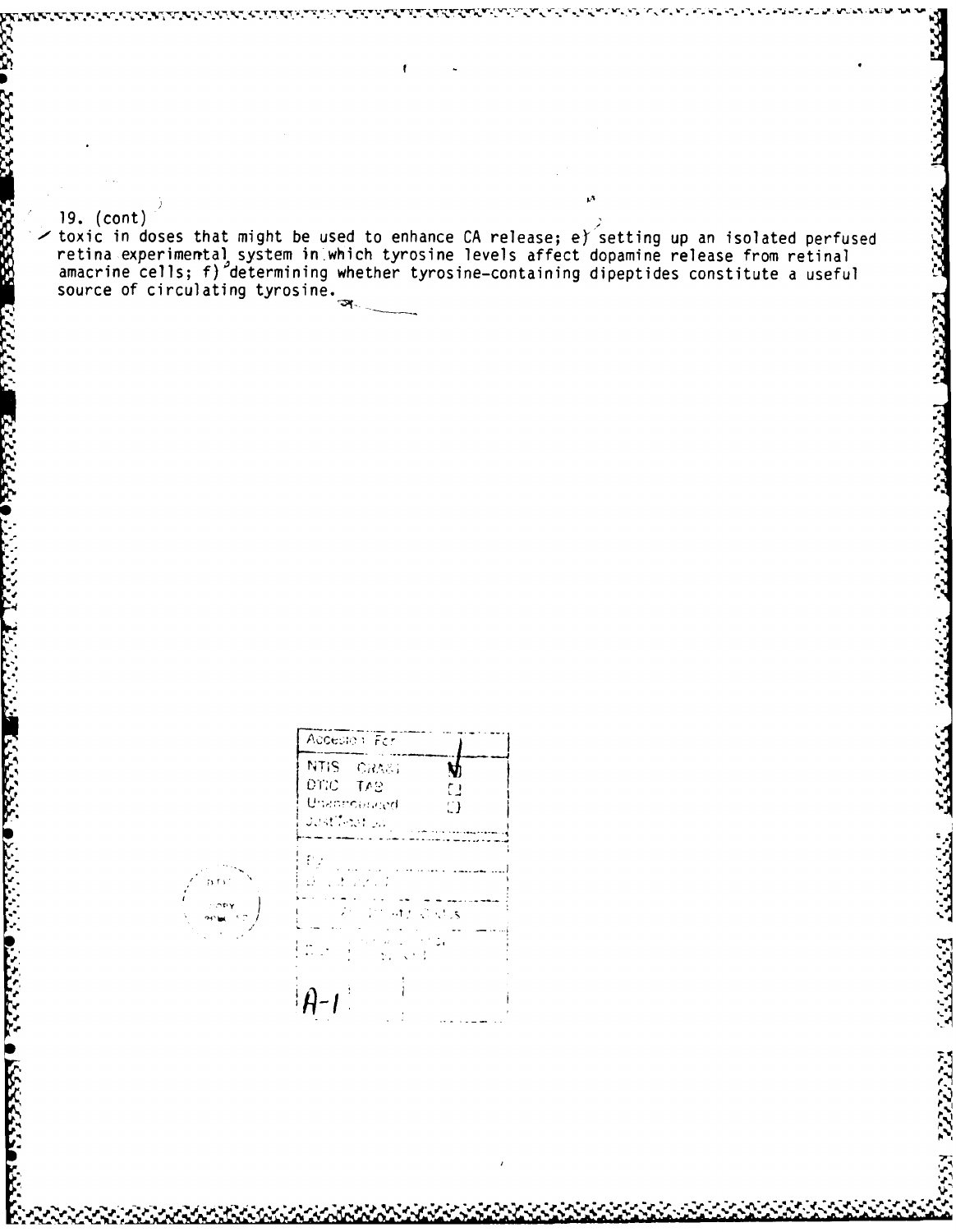# **AFOSR.Th. 87 - 1774**

## I. HUMAN STUDIES

# A. Enhancement of Human Performance by Tyrosine During Psychological<br>Stress

A number of animal studies (including several discussed below) have demonstrated that certain physiological and behavioral concomitants of acute stress can be ameliorated by administration of the amino acid tyrosine, given either acutely (in a single dose) or chronically in the diet. Tyrosine is the precursor of several central neurotransmitters involved in the regulation of the stress response **--** especially norepinephrine. We are currently evaluating its beneficial effects in humans who are acutely stressed. Specifically, we are determining if tyrosine can mitigate the impaired performance that results when volunteers are exposed to acute psychological stress. Changes in vigilance, reaction time and mood state that occur as a consequence of stress are being measured. It will also be determined if the plasma concentration of various stress and other hormones such as cortisol, prolactin, and norepinephrine are altered by tyrosine administration. will also determine whether tyrosine prevents or mitigates the increase in blood pressure that occurs as a consequence of psychological stress.

## Research Plan

**ACCESS AND ACCESS AND ACCESS AND ACCESS AND ACCESS AND ACCESS AND ACCESS AND ACCESS AND ACCESS AND ACCESS AND ACCESS AND ACCESS AND ACCESS AND ACCESS AND ACCESS AND ACCESS AND ACCESS AND ACCESS AND ACCESS AND ACCESS AND A** 

**1.** Experimental Approach: We are administering tyrosine and placebo to healthy volunteers, psychologically stressing them and testing selected aspects of behavior. We are also simultaneously monitoring blood pressure and heart rate. Blood samples are frequently withdrawn during the experimental session for assay of catecholamines, stress hormones and LNAA.

2. Methods: Thirty-two healthy males and females (in approximately equal numbers) will participate in this double-blind, crossover experiment. This sample size was selected based on significance levels of ALPHA=O.05 (two-sided) and BETA=0.20 (one-sided) to detect changes of approximately 0.75 standard deviations in performance. Each subject receives 100 mg/kg of tyrosine on one occasion and a matched placebo on another occasion. The substances are administered in capsule form in a randomized, counterbalanced order. There is a minimum washout period of five days between test sessions. After enrollment in the study, including a physical examination, subjects will participate in a 60 min. preliminary (non-treatment) session to allow them to practice the behavioral tests. Then, on two separate occasions, they take part in the actual testing sessions. On the morning of each testing session the subjects consume a standard breakfast meal (10 kcal/kg) at **8:30** a.m. The test session itself always begins at 11:00 a.m. and lasts until 3:30 p.m. Tyrosine or placebo are administered at 12:15 p.m., about one hour before the most stressful portion of the session.

To induce psychologic stress, a simulated public speaking procedure is being employed. This procedure has been used in many studies of stress and has been shown to produce both the subjective and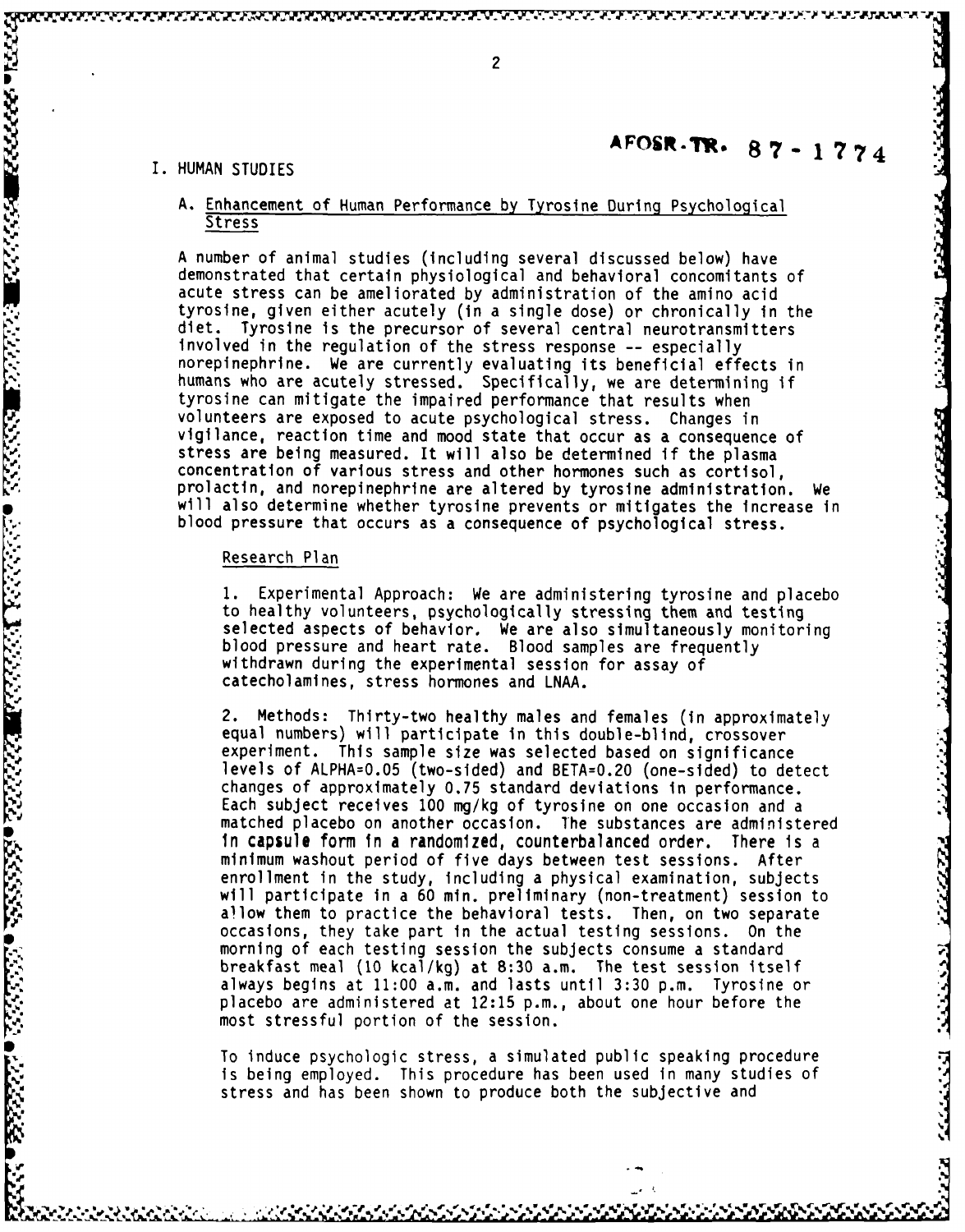objective correlates of anxiety (Kemmer et al., **1986).** Individuals who report that public speaking is not stressful for them, based on a standardized questionnaire, are excluded from the study. In addition to creating stress by this technique, an element of unavoidable aversive reinforcement is also included in the study as part of one of the performance tests to increase levels of stress. This is accomplished by using standard operant reinforcement procedures, specifically the loss of an anticipated, supplemental monetary reinforcement. Similar procedures have previously been employed in human studies of antianxiety drugs.

**•J %**

Concurrently, a series of behavioral tasks are administered to examine tyrosine's effects on mood and performance (Lieberman et al., 1983; 1986). Aspects of performance assessed include simple and choice reaction time, vigilance and complex information processing. Tests of these types of performance have been shown to detect the deterioration that occurs as a consequence of acute psychological stress. Mood-state is assessed using standardized self-report questionnaires. These questionnaires, as well as the endocrine dependent variables, should provide independent validation of the effectiveness of the stress procedures employed. In addition, we will also assess changes in spontaneous food consumption, particularly the ratio of protein/carbohydrate consumed following tyrosine or placebo administration.

### B. Strategies to Enhance Human Performance

We have established, in collaboration with the Crew Performance Branch of the United States Air Force School of Aerospace Medicine (USAFSAM), a multi-displinary research program to develop new strategies to sustain and enhance human performance and health in stressful environments. The long range objective of this program is to attempt to apply recent scientific advances in neurophysiology, biochemistry and biological psychology to behavioral problems associated with sustained, stressful USAF operations. **<sup>S</sup>** Initial human studies with the neurotransmitter precursor tyrosine are now being planned. In animals, tyrosine administration appears to protect against stress-induced deficits in noradrenergic neurotransmission. Such deficits appear to be associated with many of the undesirable effects<br>acute stress has on behavior, notably a lack of responsiveness to the<br>environment and a general inability to function (Lehnert et al., 1984a, b:<br>Brady e acute stress has on behavior, notably a lack of responsiveness to the environment and a general inability to function (Lehnert et al., 1984a, b: Brady et al., 1980). When tyrosine is given to acutely stressed animals, either as a single dose or in the diet, it substantially reduces the adverse effects of several types of acute stress on various behaviors. Some preliminary observations from a study conducted with environmentally stressed soldiers suggest that such beneficial effects may generalize to humans.

In our initial human study at Brooks AFB, we will determine if administration of tyrosine can improve the ability of volunteers to maintain alertness and vigilance while they are undergoing simulated air combat maneuvers in a centrifuge.

**3 \_**

lo

**,S%**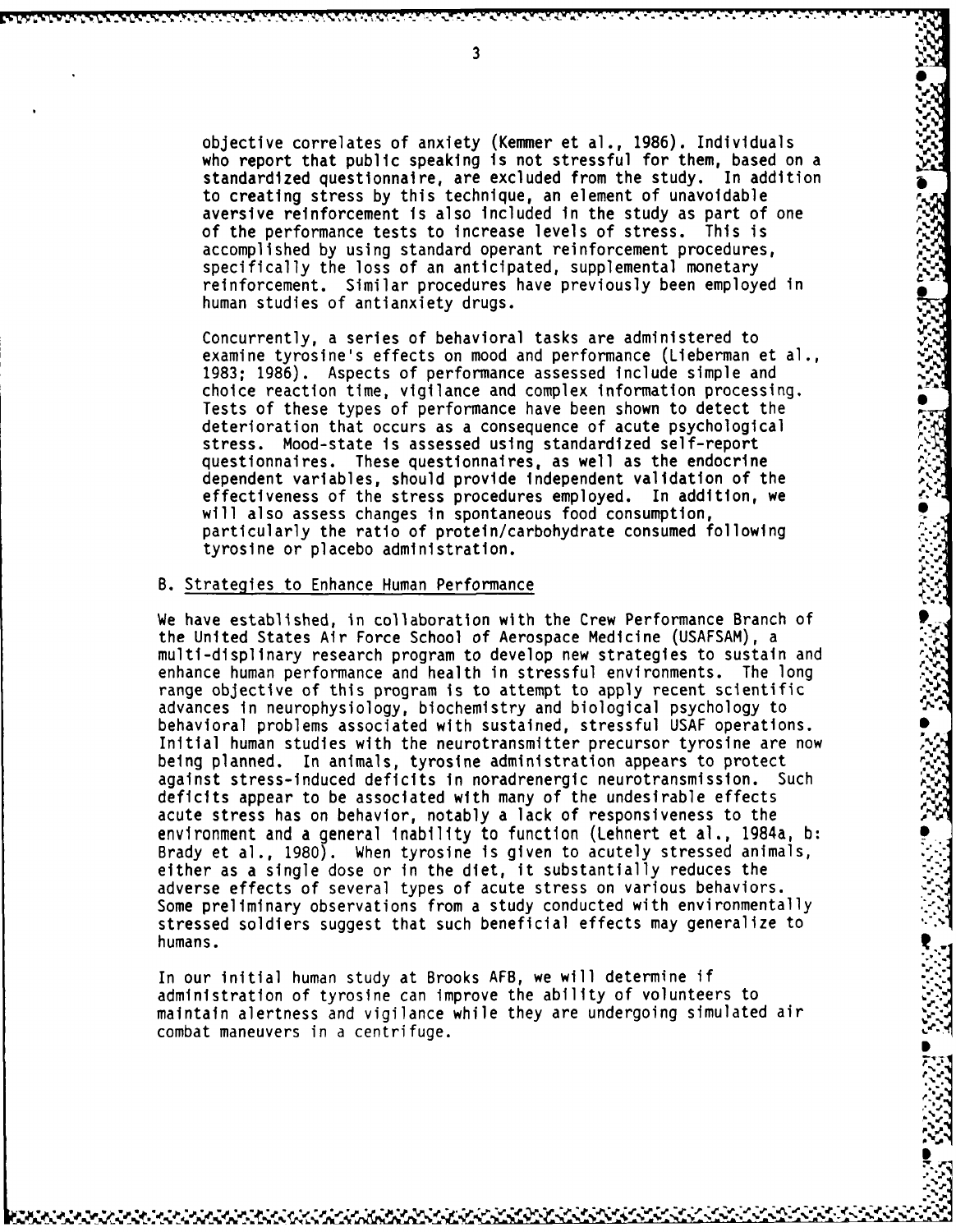### II. ANIMAL STUDIES

**N**

A. Relationships Between the Frequency and Duration of Neuronal Firing; the Availability of Tyrosine; and Catecholamine Synthesis and Release:

1) Using the superfused rat caudate slice model described in our previous interim reports, we have shown that the tyrosine concentration needed to sustain dopamine release (i.e., to keep the **S2/S1** ratio equal to unity) varies with the number of times the neuron is depolarized: When caudate slices were subjected to trains of electrical pulses (60 mA,, 2 ms, 20Hz) for 30 secs (600 pulses) a 20 micromolar tyrosine concentration in the superfusion medium was needed to have the amount of dopamine released by the second pulse train equal to the amount released by the first train of pulses (i.e., S2=S). In contrast, when the caudate slices were stimulated for **90** seconds (1800 pulses) a tyrosine concentration of 40-50 micromolar was required (see Fl(The total amount of dopamine released by 600 pulses equaled 3.92 pmol/mg; that released by 1800 pulses was 7.91 pmol/mg.) These observations affirm that, when the neuron is called upon to release dopamine for a sustained period (i.e., 30-90 secs), its ability to do so becomes very tyrosine-dependent. The concentrations of tyrosine needed to sustain dopamine release are on the order of those present in the blood, and higher than those usually present in cerebrospinal fluid.

2) When the slices are electrically-stimulated (and releasing dopamine) in a medium that lacks tyrosine, their actual tyrosine concentrations diminish markedly (i.e., by about 50%, after two **90** second trains of stimuli). In contrast, tissue levels of other large neutral amino acids that are not catecholamine precursors (e.g., valine; phenylalanine; tryptophan) are unaffected (see Figure 2). These observations suggest a second mechanism for the precursordependence of dopamine release, i.e., the fact that, if supplemental precursor is not supplied, the catecholaminergic neurons run out of tyrosine. (The other mechanism involves the activation by phosphorylation of tyrosine hydroxylase that occurs when the neurons fire frequently. This activation changes the enzyme's kinetics so that it becomes limited not by the concentration of cofactor, as is usually the case, but by the extent to which it is saturated with tyrosine.) Of course, catecholaminergic neurons in the intact animal's or person's brain and periphery are continuously perfused with blood, which contain tyrosine; hence, it is unlikely that nerve terminals are actually as depleted of tyrosine as occurs in our superfused slices. However, tyrosine Is an unusually lipid-soluble amino acid, only poorly soluble in water, which diffuses into and out of cells relatively slowly; hence, it seems not unlikely that some depletion of the amino acid does occur within catecholaminergic terminals, when nerves fire frequently and continuously.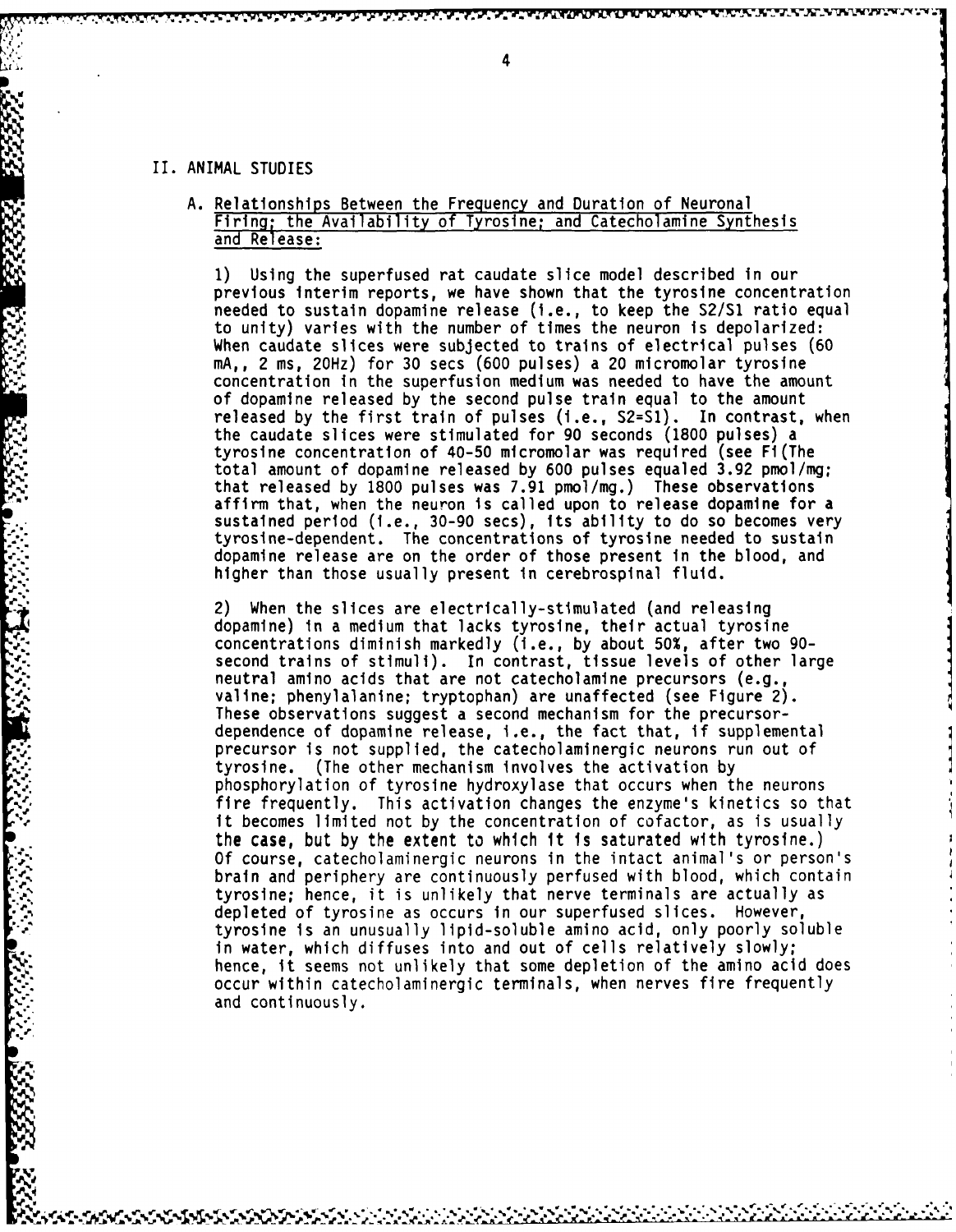## B. Neurochemical and Behavioral Consequences of Acute, Uncontrollable Stress: Effects of Dietary Tyrosine

Acute, uncontrollable stress increases norepinephrine (NE) turnover in the rat's brain (thereby depleting NE) and diminishes the animal's subsequent tendency to explore a novel environment. We determined whether supplemental dietary tyrosine could prevent some of these changes. Rats given a control diet or diets enriched with tyrosine or tyrosine plus valine were exposed to tail-shock stress or to no stress over a 60-min period. Exposure to the stress caused an increase in NE turnover, decreasing NE and increasing 3-methyoxy-4-hydroxy-phenylethylene glycol sulfate (MHPG-S04) concentrations within the locus coeruleus, hypothalamus and hippocampus. No changes were detected in serotonin (5-HT) levels or turnover. Behavioral deficits following the stress were observed using measures of locomotion and of exploration in a novel open-field environment: stressed animals displayed much less spontaneous motor activity, hole-poking or frequency of standing on their hind legs than control animals. Animals receiving the tyrosine-enriched diet displayed neither the stress-induced depletion of NE nor the behavioral depression. These preventive effects of tyrosine were abolished by co-administration of valine, a large neutral amino acid that competes with tyrosine for transport across the blood-brain barrier. Since tyrosine alone In animals not subjected to stress, did not change NE turnover nor the behaviors studied, our observations affirm that catecholaminergic neurons respond to the precursor amino acid only when they are physiologically active. Supplementary tyrosine may be useful therapeutically in people exposed chronically to stress.

We have affirmed, using a larger series of animals, that pretreatment with supplemental tyrosine (provided, in this case, by putting free tyrosine into the diet), not only "protects" against Supplementary tyrosine may be useful therapeutically in people<br>exposed chronically to stress.<br>We have affirmed, using a larger series of animals, that<br>pretreatment with supplemental tyrosine (provided, in this case,<br>puttin behavioral deficits that follow stress, but also suppresses the stress-induced increase in adrenocortical secretion (Figure 3) (displayed, in rats, as an increase in plasma corticosterone levels). This effect may allow tyrosine to be used to minimize the secondary consequences of severe stress, when it is appropriate and necessary to do so.

# C. Alteration of Plasma Amino Acid Levels

Tyrosine and tryptophan are the circulating precursors for the catecholamine neurotransmitters and serotonin. The administration of these amino acids, or dietary manipulations which change their plasma concentration or plasma "ratio" (their concentration divided by the summed concentrations of the other large neutral amino acids) have been shown to accelerate the synthesis and release of their neurotransmitter products within physiologically active neurons. Since exercise could then influence neurotransmission by altering plasma amino acid concentrations, we measured these concentrations in thirty-seven subjects completing the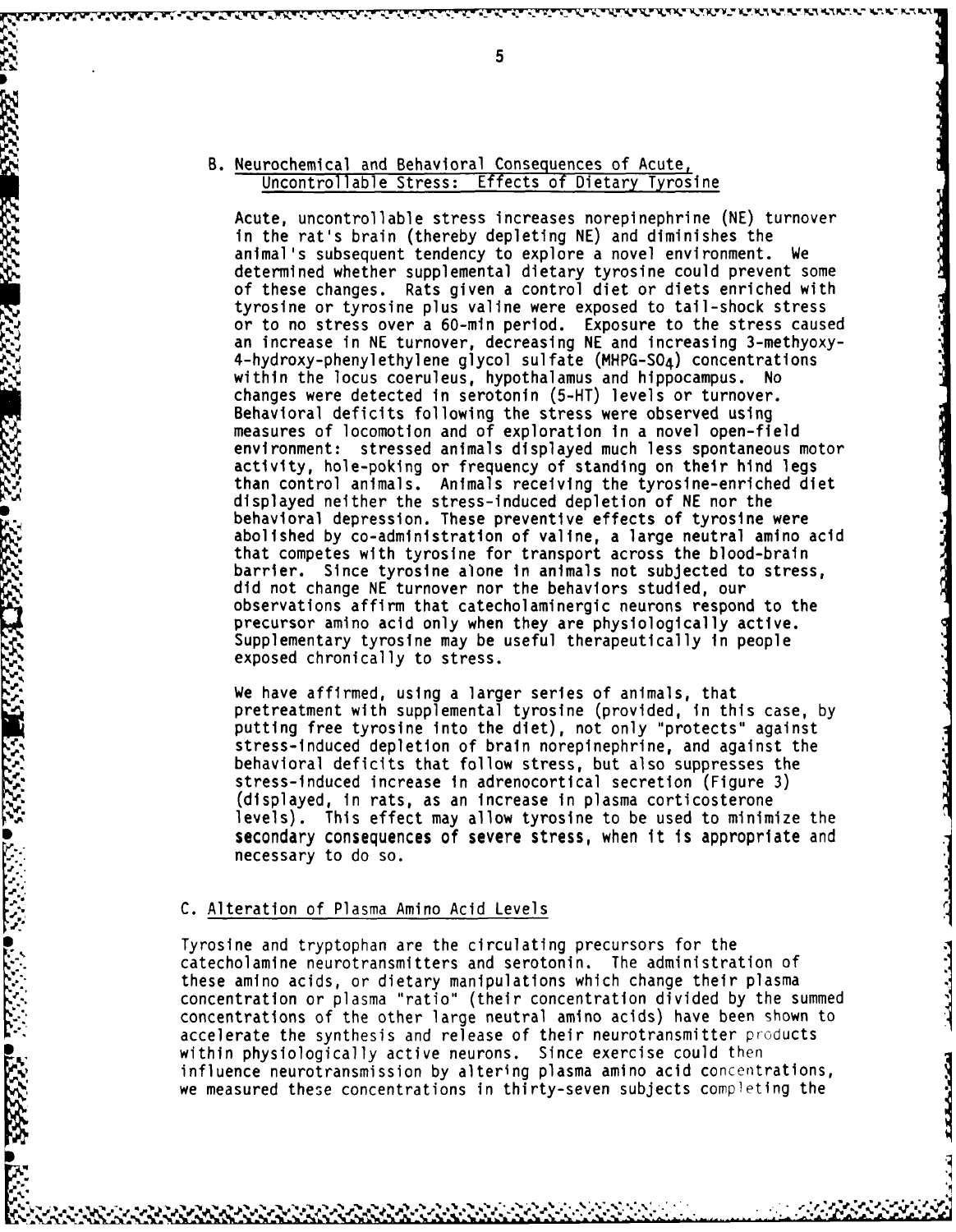**'V -. k -. 0-J6 1**

**,**

Boston Marathon. Marathon running increased the plasma concentrations of tyrosine and phenylalanine, as well as their plasma "ratios"; no changes were noted in the plasma tryptophan nor tyrosine ratios. The metabolic alterations induced by marathon running may therefore increase tyrosine's availability for neuro-transmitter synthesis.

# **D.** Tyrosine Toxicity in Rats

We have initiated studies to determine whether the kinds of tyrosine doses that we administer to rats (e.g., to suppress stress responses) might conceivably be associated with toxicity. For these studies, supplemental tyrosine is added to the rats' diets, in doses considerably greater than those required to treat stress responses; we then monitor food consumption, weight gain, the general appearance of the animals, and brain levels of tyrosine, the catecholamines and their metabolites, and related compounds. Since it is known that tyrosine toxicity requires concurrent protein deprivation, our test diets include some (5-10% casein) known to provide inadequate protein for rats.

In general, we fail to find any evidence of gross toxicity. Minor changes, such as reductions in food consumption, do not occur unless the animal's diet contains both far too much tyrosine (5%) and far too little protein **(5-10%).** (To put the tyrosine dose into perspective, a **5%** protein diet to which no supplemental tyrosine had been added would contain only 0.2% tyrosine.) The ability of a food containing supplemental (5%) tyrosine to raise brain tyrosine levels varies in inverse proportion to its protein content: hence, the rise in brain tyrosine is less than half as great, when the food contains 20% protein (the amount in standard chow diets) as when it contains only 5% protein. (This probably reflects the action of the other large neutral amino acids in the dietary protein, i.e., their ability to compete with tyrosine for transport across the blood-brain barrier.) The 5% tyrosine, **5%** protein diet causes a small but significant rise in brain levels of the norepinephrine metabolite MHPG sulfate; other diets have no effect, and none of the diets affects brain levels of norepinephrine, dopamine, or the dopamine metabolite DOPAC (see tables). These observations provide reassurance that tyrosine toxicity will not be a problem in any of the circumstances in which supplemental amounts of the amino acid are likely to be given, for their neurological effects, to humans.

## E. The Effects of Light on Retinal Dopamine in the Rat

The rat retina contains several classes of neural cells for the reception and processing of photic information. One of these cell types, the amacrine cells, is located in the inner nuclear layer, and the cells have intricate synaptic arborizations in the inner plexiform layer of the retina. Approximately 10% of all amacrine cells synthesize and release the neurotransmitter, dopamine (DA). Light activates tyrosine hydroxylase (Iuvone et al. 1978), the rate-limiting enzyme in dopamine synthesis in brain neurons and retinal amacrine cells, accelerating its synthesis and release. Our laboratory has shown that retinal levels of tyrosine, the amino acid precursor of dopamine, may also influence retinal dopamine turnover (Gibson et al., 1983). The function of the dopaminergic amacrine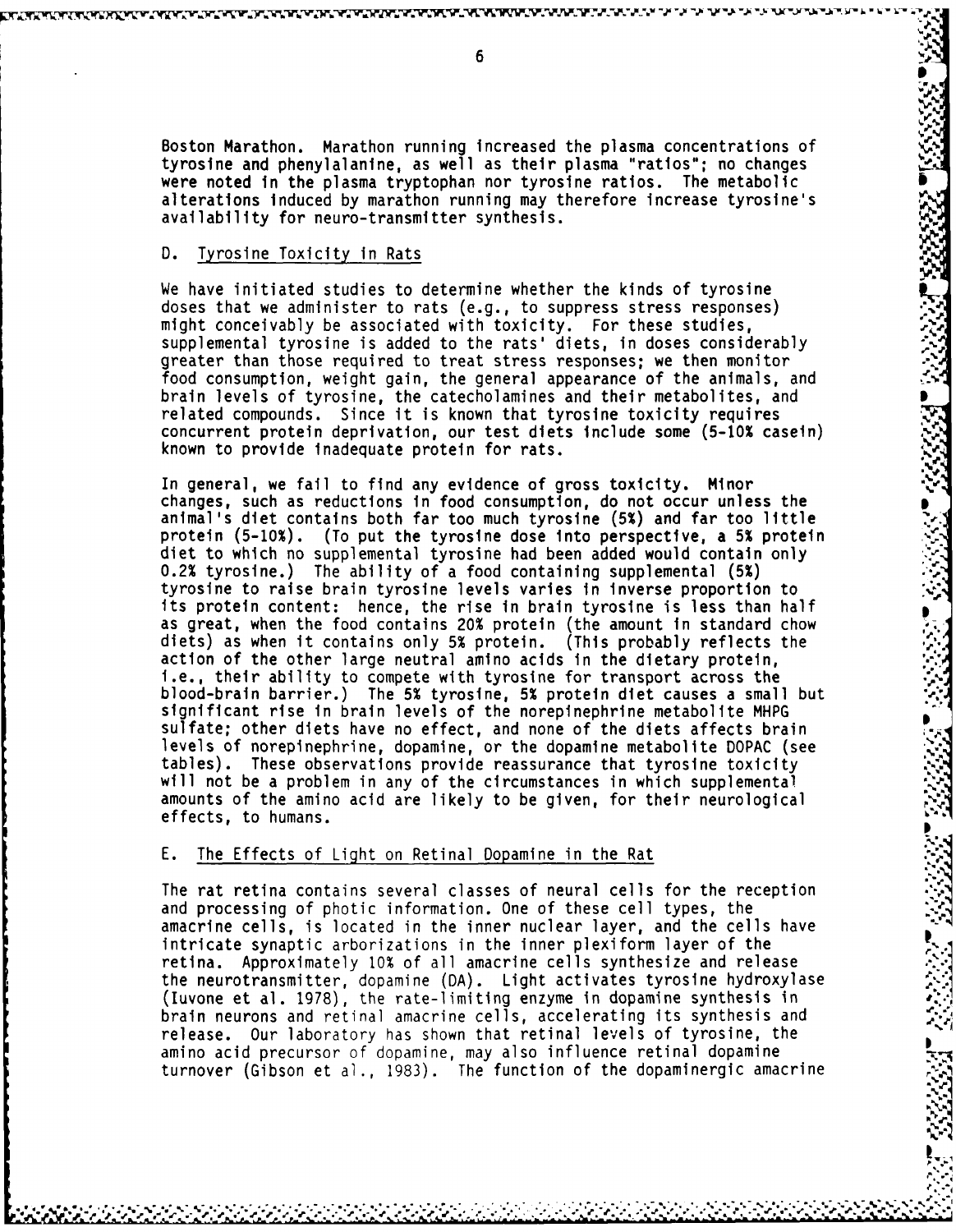. . .... . . . . .

**7**

neurons is unclear; Ames and Pollen (Ames et al., **1969)** found that dopamine applied to the rabbit retina altered the spontaneous and evoked activity of ganglion cells. In rats, retinal dopamine depletion alters the timing of visual evoked potentials (Dyer et al., 1981).

## F. Use of Parenteral Dipeptides to Increase Serum Tyrosine Levels and to Enhance Catecholamine-Mediated Neurotransmission

The use of intravascular tyrosine (TYR) to enhance catecholamine release in hemorrhagic shock and other cardiovascular diseases, or as a constituent of nutrient mixtures used for total parenteral nutrition, is limited **by** the amino acid's unusually poor solubility in water. We have thus examined the ability of various TYR-containing dipeptides, which are more water soluble than the amino acid, to raise plasma TYR; to restore blood pressure in hemorrhaged hypotensive rats; and to lower blood pressure in spontaneously hypertensive rats (SHR). TYR-PRO, TYR-ALA, and TYR-TYR given intra-arterially (i.a., **12-25** mg/kg) all caused prolonged increases in plasma TYR. The increase after TYR-PRO was dose-related in the range of **12.5** - 50 mg/kg. **All** of the dipeptides also caused significant elevations in blood pressure among hypotensive rats. Moreover, given intraperitoneally (100 mg/kg) all of them also lowered blood pressure in SHR's. These observations suggest that TYR-containing dipeptides may be useful in some clinical situations where maintaining or elevating plasma TYR levels would be desirable.

The major limitation to the use of parenteral TYR for treating severe hypotension stems from its limited water-solubility (0.453 g/liter at 25 **oC,** Table I). For this reason and because of the widely-held view that TYR is always a nonessential amino acid, TYR is also usually omitted entirely, or included in only low concentrations, in solutions prepared for total parenteral nutrition. We therefore tested the ability of more water-soluble TYR-containing dipeptides to serve as substitutes for TYR. These dipeptides would be useful clinically if: a) they were rapidly cleaved to their constituent amino acids; when administered intravascularly; b) they then caused a sustained increase in plasma TYR concentrations; and c) they thus enhanced catecholamine synthesis in, and release from, activated neurons. Experiments were performed to determine the ability of the TYR-containing dipeptides, L-tyrosyl-L-proline (TYR-PRO), L-tyrosyl-L-alanine (TRY-ALA), L-alanyl-L-tyrosine (ALA-TYR), and Ltyrosyl-L-tyroslne (TYR-TYR) to: **1)** increase plasma TYR: 2) increase BP in hypotensive rats; and 3) decrease BP in hypertensive rats.

**47.°**

333333

**.**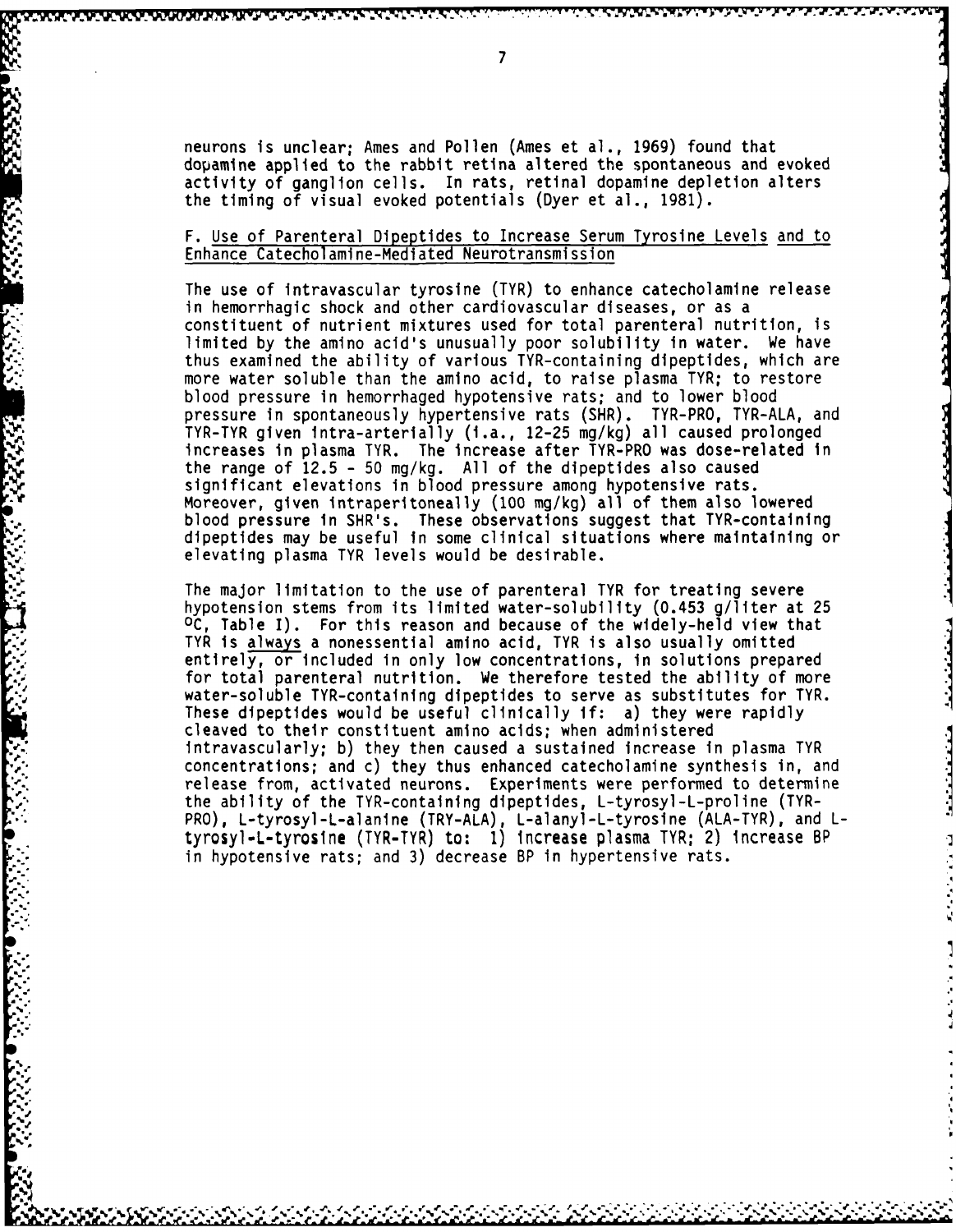## References

Ames, **A.** and Pollen, **D.A.** J. Neurophysiol. 32:424-442, 1969.

Brady, K., Brown, J.W. and Thurmond, J.B. Pharmacol. Biochem. Behav. 12 667-674., 1980.

Dyer, R.S., Howell, W.E. & MacPhail, R.C. Exp. Neurol. 71:329-340, 1981.

Gibson, C.J., Watkins, C.J. & Wurtman, R.J. J. Neural Transm. 56:153-160, 1983.

luvone, P.M., Galli,C.L., Garrison-Gund, CK. & Neff, N.H. Science 202:901-902, 1978..

Kemmer, F.W., Bisping, R., Steingruber, H.J., Baar, H., Hardtmann, F., Schlaghecke, R. and Berger, M. New Engl. J. Med., 314, 1078-1084, 1986.

Lehnert, H., Reinstein, D.K. and Wurtman, R.J Stress: The Role of the Catecholamines and Other Neurotransmitters, Gordon and Beach, New York, 1984a.

Lehnert, H.R., Reinstein, D.K., Strowbridge, B.W. and Wurtman, R.J. Brain Res., 303, 215-223, 1984b.

Lieberman, H.R., Corkin, **S.,** Spring, B., Growdon, J.H. and Wurtman, R.J. Psychiatr. Res., **17(2),** 135-146, 1983.

Lieberman, H.R., Spring, B.J. and Garfield, G. Nutr. Rev., 44(suppl), 61, 1986.

Minneman, K.P., Lynch, H. & Wurtman, R.J. 1974. Life Sci. 15:1791-1796, **-"** 1974.

**"1**

2222233

**SSS** 

1992 22222 22222

5\*.

**I**•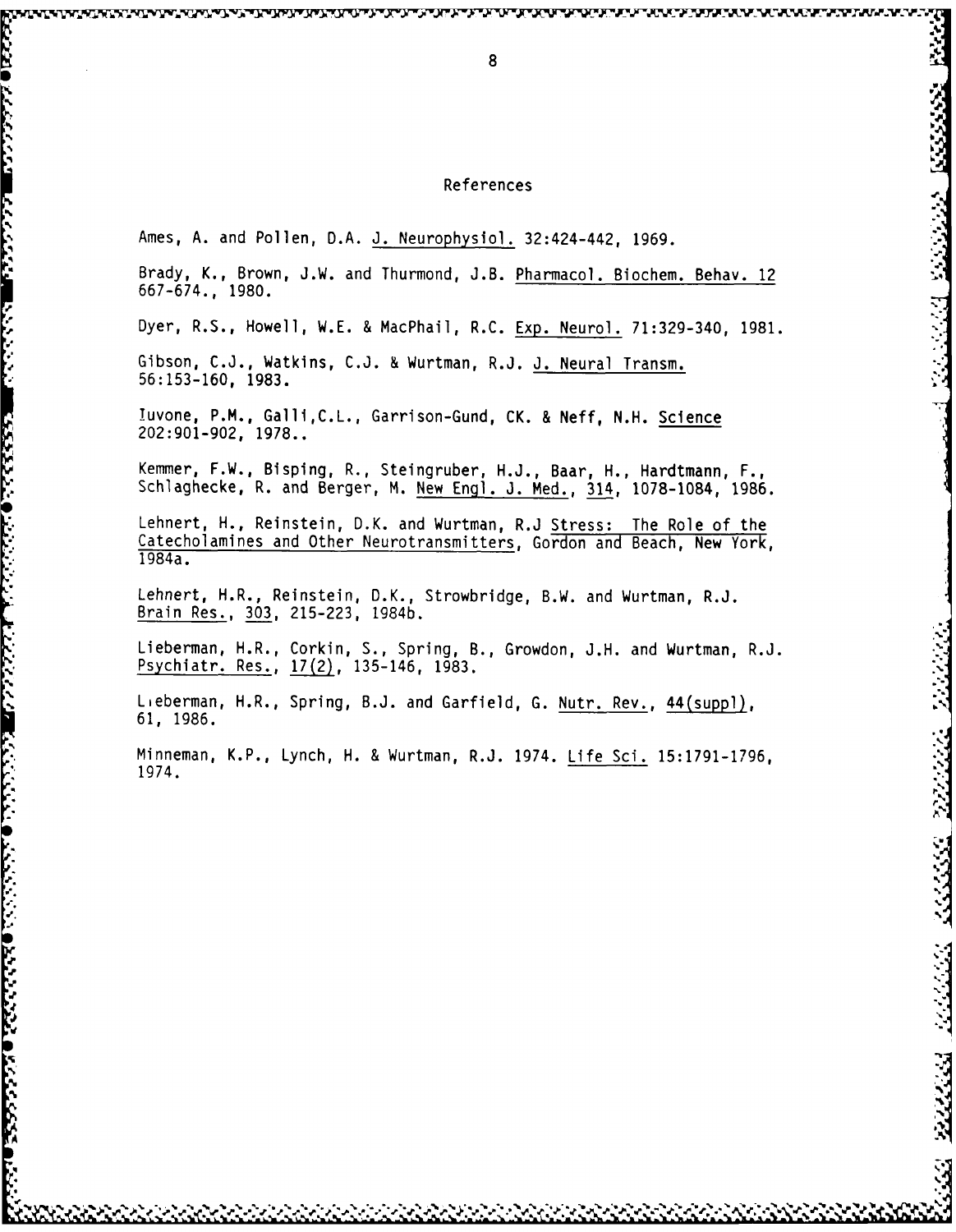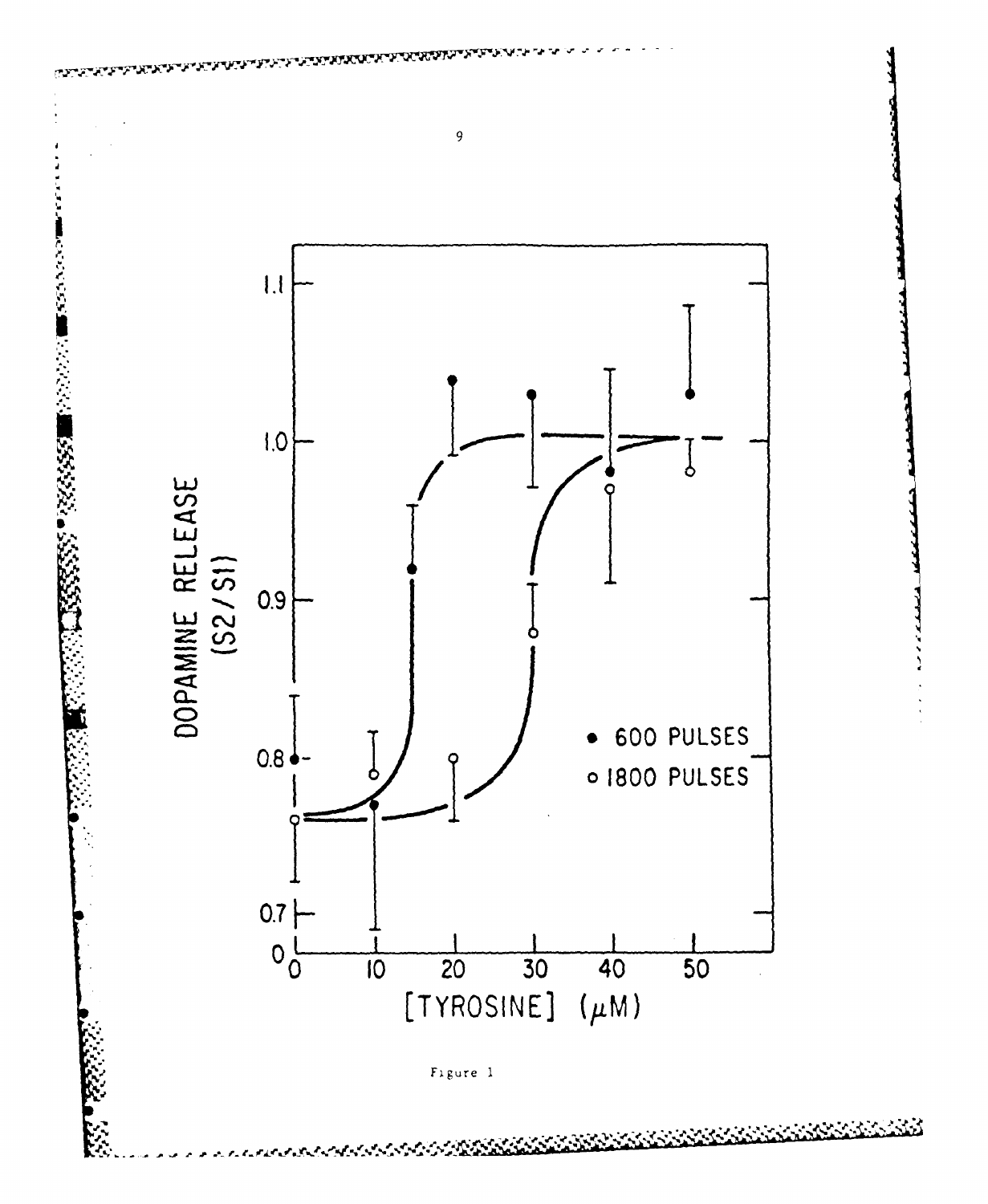

3335555

333333

**THERE IS NOW THAT IS NOT THE CONTRACTOR** 

 $\frac{1}{2}$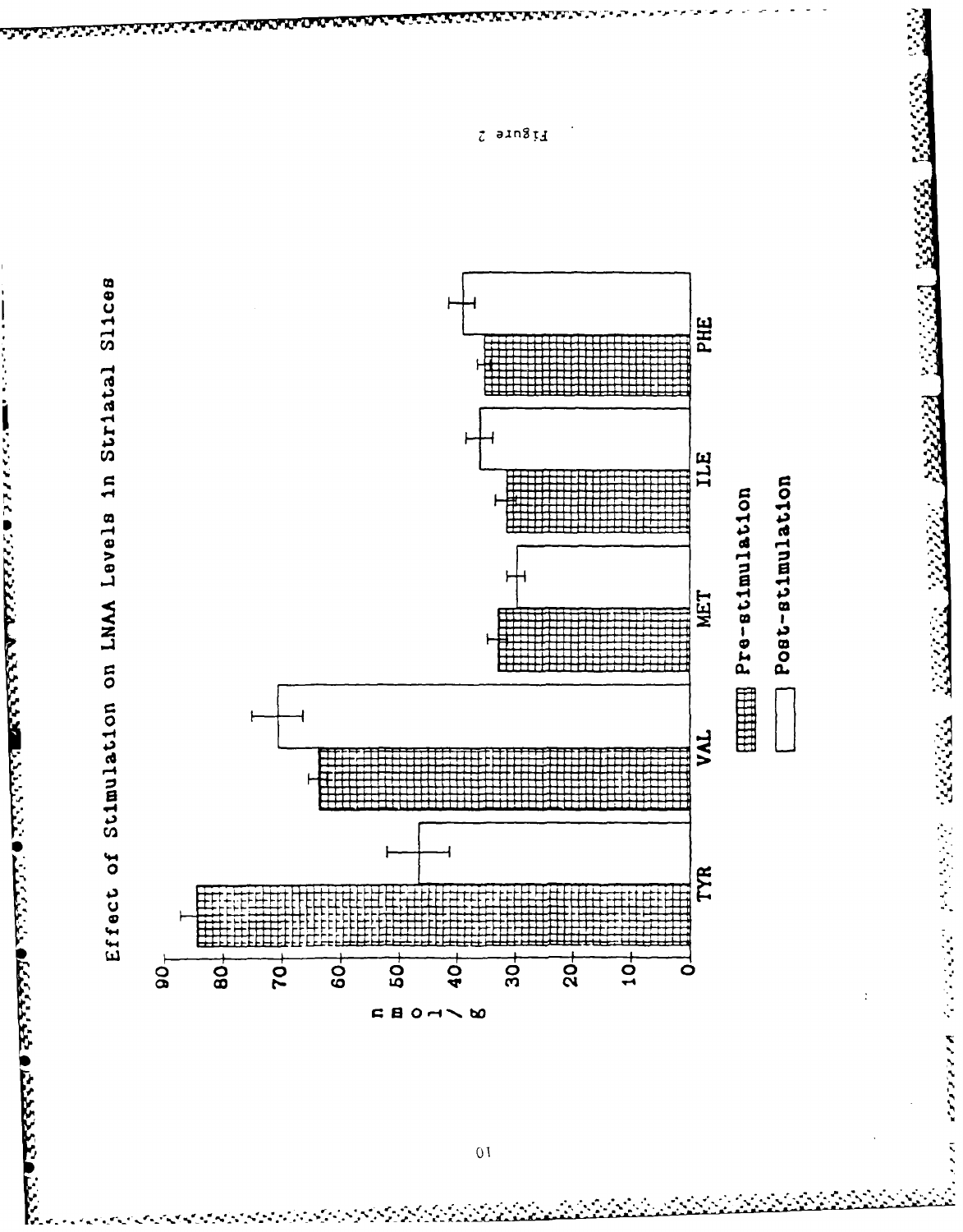

cyrosine (*ug/g*), NE (*µg/g*); corticosterone. Units are:<br>control (NN) value of 37.4 *ug/100* ml).

*'' <b>3 '' J~ I` J^ J^ J^ J^ J^*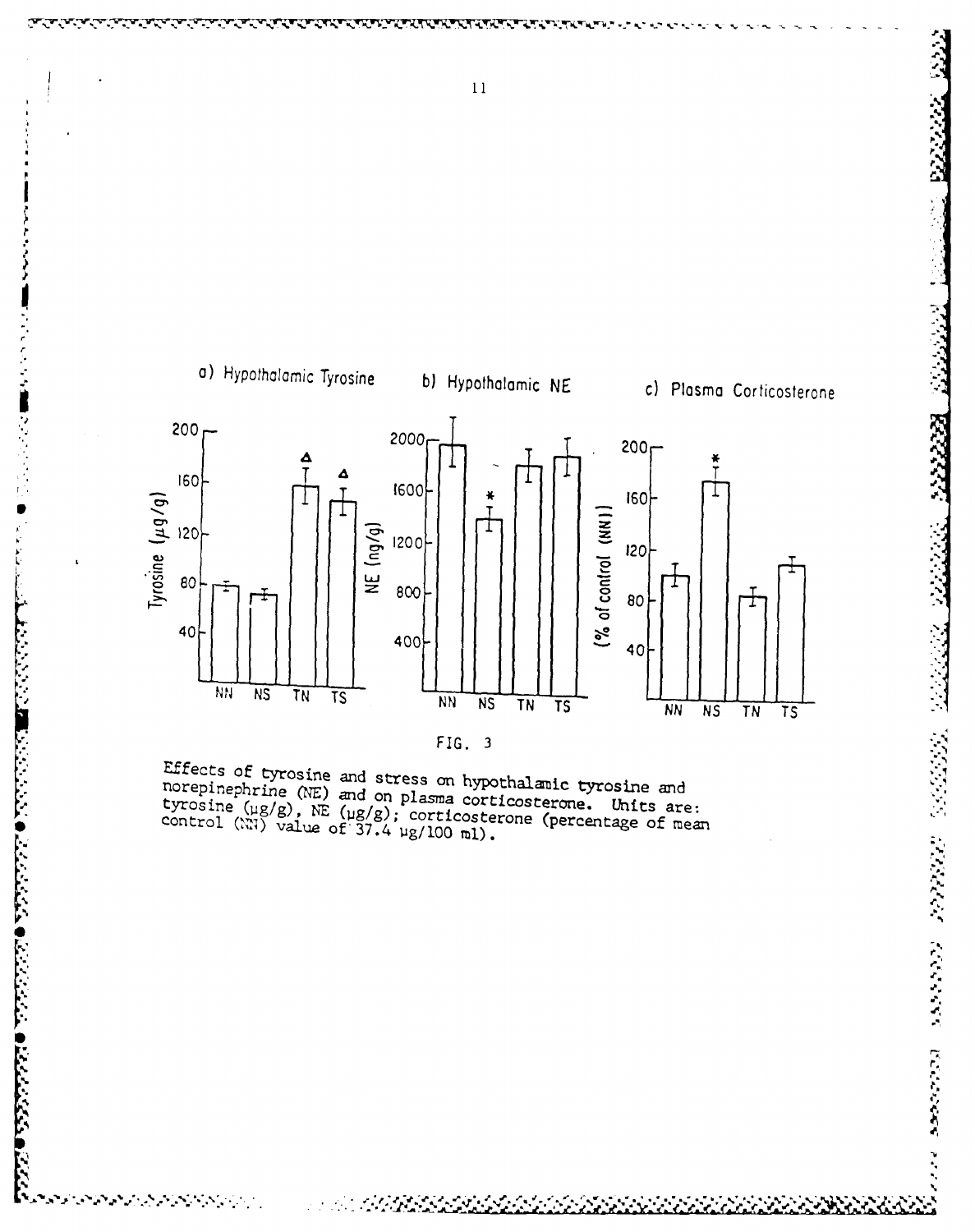Richard **J.** Wurtman, M.D. AFOSR Grant 1985-1987 **Research Reports .w**

Conlay, **L.A.,** Maher, **T.J.** and Wurtman, R.J. Tyrosine's pressor effect in hypotensive rats is not mediated **by** tyramine. Life Sciences, 35:1207-1212, 1984.

N'ANY EXPERIENCE

33333 333333 33333

经外交法 医全球

.- **Ve.**

Conlay, **L.A.,** Maher, **T.J.** and Wurtman, R.J. Spinal cord noradrenergic neurons are activated in hypotension. Brain Research, **375,** no.1: 210-213, 1986.

During, **M.J.,** Acworth, I.N., and Wurtman, R.J. Effects of systemic tyrosine on dopamine release from rat striatum and nucleus accumbens. Brain Research (submitted).

Maher, **T.J.,** Kiritsy, **P.J.,** Moya-Huff, **F.A.,** Casacci, F., DeMarchi, F. and Wurtman, R.J. Use of parenteral dipeptides to increase serum tyrosine levels and to enhance catecholamine-mediated neurotransmission. Life **Sci.** (submitted).

Milner, **J.D.** and Wurtman, R.J. Tyrosine availability determines stimulus-evoked dopamine release from rat striatal slices. Neurosci. Letters, 59:215-220, 1985.

Milner, **J.D.,** Irie, K., and Wurtman, R.J. Effects of phenylalanine on the release of endogenous dopamine from rat striatal slices. **J.** Neurochem., 47:1444-1448, **1986.**

Reinstein, D.K., Lehnert, H. and Wurtman, R.J. Dietary tyrosine suppresses the rise in plasma corticosterone following acute stress in rats. Life Sci., 37: 2157-2163, 1985.

Wurtman, R.J. Nutrients affecting brain composition and behavior. Integr. Psychiat. (in press).

Wurtman, R.J. and Lieberman, H.R. Use of tyrosine and other nutrients to protect against stress and to enhance and sustain performance. Presented to 4th Sympos. on Catecholamines and Other Neurotransmitters in Stress. Smolenice Castle, Czechoslovakia, June 22-27, 1987.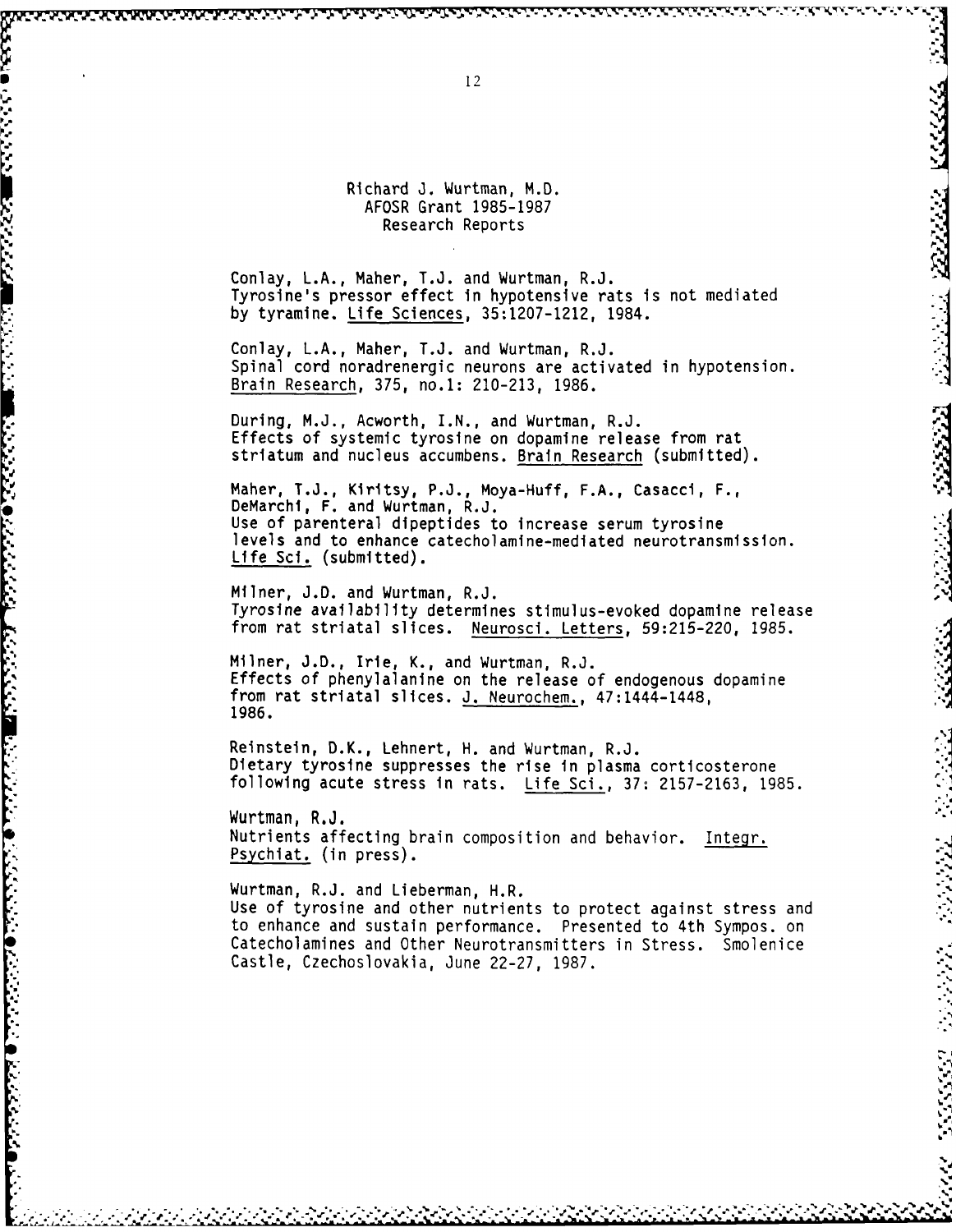#### Richard J. Wurtman, M.D. AFOSR Grant **1985-87** Reviews

Lieberman, H.R. The behavioral effects of foods. In: Chemical Composition and Sensory Properties of Foods and their Influence on Nutrition. (in press).

Milner, J.D. and Wurtman, R.J. Commentary: Catecholamine synthesis: Physiological coupling to precursor supply. Biochem. Pharmacol., 35:875-881, 1986.

Milner, J.D. and Wurtman, R.J. Tyrosine availability: A presynaptic factor controlling catecholamine release. In: Molecular Mechanisms of Neuronal Responsiveness (Y.H. Ehrlich, R.H. Lenox, E. Kornecki, and W.O. Berry, Eds.) Series: Advances in Experimental Medicine and Biology. Plenum Press: New York and London (in press).

Wurtman, R.J. Circulating nutrients and neurotransmitter synthesis. J. Appl. Nutr., 39(l):7-28, 1987.

Wurtman, R.J. Dietary treatments that affect brain neurotransmitters: effects on calorie and nutrient intake. Ann. N.Y. Acad. Sci. 499:179- 190, 1987.

Wurtman, R.J. and Milner, J.D. Dietary amino acids, the central nervous system, and hypertension. NIH Workshop on Nutrition & Hypertension: Proceedings from a<br>Symposium (M.J. Horan, M. Blaustein, J.B. Dunbar, W. Khachadorian, M.M. Kaplan and A.P. Simopoulos, eds.),<br>pp. 231-240. University Park Press, Baltimore, Md.), 1985.

**CONTRACTOR** 

**. ''i**